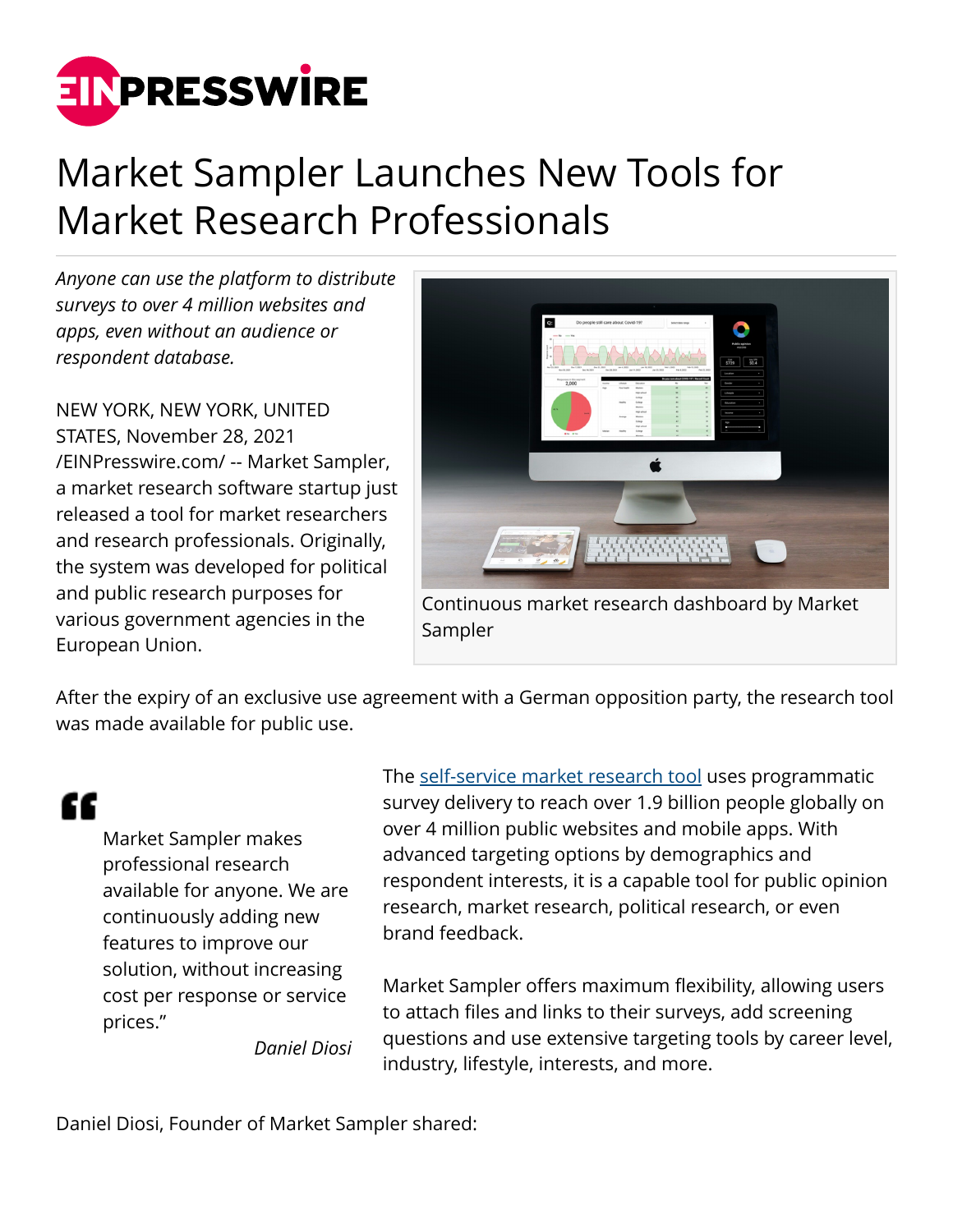"From the beginning, the point was to create a professional [market research](https://marketsampler.com) [tool](https://marketsampler.com) that makes professional research available for anyone. We are continuously adding new features to enhance the capability of Market Sampler, without increasing cost per response or service prices".

He added that the core business model of Market Sampler is to keep research prices at a reasonable minimum, providing maximum quantity and quality of data for every user. This is achieved by an AI-assisted survey distribution system and a lean business model that eliminates any unnecessary costs.

"Online companies can spend anywhere up to 20-30% of their to get clients through ads and marketing. We don't waste our client's money on ads. We don't incentivize respondents either. We keep our business overheads at a reasonable minimum so we can keep our prices as low as \$0.6 or less for a complete response." shared Daniel.

Market Sampler is a survey-based data acquisition tool for professional market researchers. The system outputs multidimensional data that is suitable for segmenting, filtering, and statistical analysis. The system follows ISO 20252 research and ISO 8000-61 data quality compliance.

Currently, users can access three services:



- Instant research, which is a self-service instant market research solution